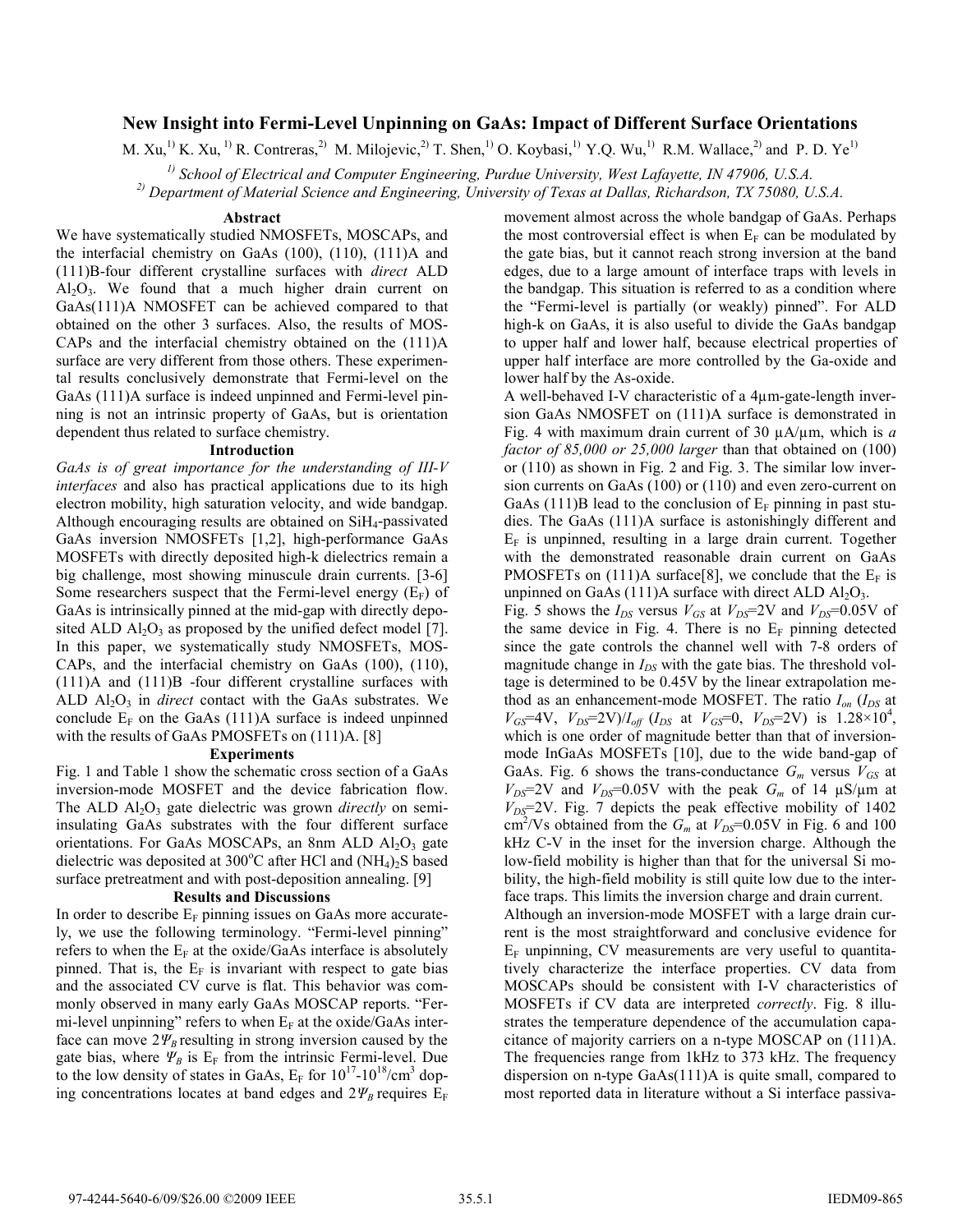tion layer. This frequency dispersion at accumulation is temperature *insensitive*. Parasitic effects could contribute to the frequency dispersion instead of interface traps. The small reduction of maximum capacitance is because of the *decrease* of accumulation charges at the very low temperature (10K) from the low density of states for GaAs. The results on (111)B, (110) and (100) are very different, as shown in Fig. 9 for the (100) surface as a representative case. The maximum capacitance reduces by 70% and the frequency dispersion disappears at 10 K. This leads us to conclude that room temperature capacitance at positive gate biases is not a real accumulation capacitance of electrons. It is interface trap related so that it has a large frequency dispersion. The  $E_F$  is partially pinned at upper half bandgap of GaAs on (100), (110) and (111)B surfaces. It cannot be moved beyond the flat-band condition or even into the conduction band. With this kind of pinned depletion layer, majority carriers (electrons) are trapped and de-trapped from the interface with a strong frequency or temperature dependence, as expected. Majority carrier temperature-dependent multi-frequency CV measurement in the accumulation region is another test vehicle for  $E_F$  pinning.

Table 2 summarizes the substantial surface orientation impact on inversion current, low temperature capacitance reduction, and the calculated position of  $E_F$  relative to the conduction band edge  $(E_c)$ ,  $(E_F-E_c)$ . This difference is estimated from the capacitance at 10K due to the near-complete freeze-out of interface traps. It agrees quite well with Medici simulations of drain current versus  $E_F$  position for  $L_g=4 \mu m$  NMOSFETs in Fig.10. The conclusion is that  $E_F$  is already in the conduction band resulting in a 30  $\mu$ A/ $\mu$ m inversion drain current and is therefore unpinned on GaAs(111)A.  $E_F$  could be partially pinned at 0.2-0.4 eV below the conduction band minima for (110), (100), and (111)B, which is consistent with the CV measurement results in Fig. 8 and Fig. 9.

Figs. 11 and 12 show the temperature dependence of CV curves for p-type MOSCAPs on (111)A and (100). The accumulation capacitance and frequency dispersion is weakly dependent on temperature. This is because the lower half of the bandgap of GaAs is unpinned on both (111)A and (100). The result is also consistent with reasonable drain currents on GaAs PMOSFETs on both surfaces, as reported in Ref.[8]. The interface properties of GaAs lower half bandgap is mainly controlled by As-oxides. The ALD "self-cleaning" effect removes most of As-oxides on GaAs [11-14] and unpins the lower half bandgap of GaAs on (100), (110) and (111)A. The weak temperature dependence in p-type MOSCAPs, compared to n-type MOSCAPs in Fig.8, is due to the larger effective mass of holes, and thus larger density of states than electrons. Calculated ideal CV curves fit well on the (111)A at both accumulation and inversion sides but not on the (100) at the inversion side as shown in Fig.13. Only if the  $E_F$  is unpinned and moves  $2\Psi_B$  across the whole bandgap, can the maximum depletion depth be reached and the  $C_{min}$  of high-frequency CV fits the theoretical curve. Figs.14 and 15 show the real inversion CVs at  $150^{\circ}$ C on  $(111)$ A and the measured interface trap density  $(D_{ii})$  distribution in the band-gap from conductance

method. No  $D_{it}$  peaks are detected at midgap [7] on GaAs  $(111)A$ .

Angle-resolved high-resolution monochromatic XPS studies were obtained on companion samples and shown in Figs.16-18. Data at three takeoff angles relative to the sample surface were acquired ranging from 75° (bulk/interface sensitive) to 45° (surface sensitive). The Ga 2*p* spectra (Fig. 16) reveals that significantly less  $Ga<sub>2</sub>O<sub>3</sub>$  (Ga 3+ oxidation state) occurs at the  $Al_2O_3/GaAs$  (111)A interface, which leads to unpinning the upper half of the bandgap, while the Ga  $1+$  state (likely Ga<sub>2</sub>O) remains.[15] Prior work has indicated that excessive amounts of the Ga 3+ oxide can degrade capacitor [16] and transistor performance. [17]

Figure 17 presents the As 2*p* spectra showing the reduction ("self-cleaning") of surface As-oxides by the ALD process to levels near the detection limit [11-14]. This self-cleaning unpins the lower half of the band-gap of GaAs on (100), (110) and also (111)A surfaces, as seen in the electrical characterization. However, substantial As-oxide formation is observed on the As-terminated GaAs(111)B surface (not shown), as may be expected due to kinetic limitations of the cleaning reaction. Figure 18 shows the Ga 2*p* peak areas obtained from XPS analysis for all orientations studied. It is seen that the formation of Ga 3+ and Ga 1+ oxides is at or below the detection limit for the GaAs(111)A surface, which provided superior device characteristics. We also note that in all orientations investigated, trace amounts of F (and C) were observed at the interface (surface). The origin of the C is largely attributed to atmospheric exposure prior to XPS analysis, while the origin of the F is attributed to device processing. The relative amount of F appears to vary by  $\sim$  20% among the orientations, with the GaAs(111)A surface the smallest. Further work in examining the origin and role of F is underway.

# **Conclusion**

We have demonstrated a real inversion-mode NMOSFET on GaAs(111)A with good drain current. Through systematic studies on GaAs(111)A, (111)B, (110), (100), we discovered that the Fermi-level on GaAs (111)A is fully unpinned through supporting data from MOSFETs, MOSCAPs and XPS. The lower half of the bandgap of GaAs (100) and (110) is also unpinned due to the "self-cleaning" of As-oxide by ALD. This work is supported by NSF and the FCRP MSD Center.

## **References**

[1] J.P. de Souza et al., *Appl. Phys. Lett.* **92**,153508 (2008). [2] H.C. Chin et al., *IEEE Electron Dev. Lett.* **29**, 553 (2008). [3] F. Ren et al., *Solid-State Electron*. **41**, 1751 (1997). [4] Y. Xuan et al., *Appl. Phys. Lett.* **88**,263518 (2006). [5] D. Shahrjerdi et al., *Appl. Phys. Lett.* **92**, 203505 (2008). [6] I. Ok et al., *IEDM Tech Dig.,* 346742 (2006). [7] G. Brammertz et al., *Appl. Phys. Lett.* **93**, 183504 (2008). [8] M. Xu et al. *Appl. Phys. Lett.* **94**, 212104 (2008). [9] Y. Xuan et al., *IEEE Trans. Electron Dev.* **54**, 1811 (2007). [10] Y. Xuan et al., *IEDM Tech Dig.,* 371-374 (2008). [11] P.D.Ye, et al., *Appl. Phys. Lett.* **83**, 180 (2003). [12] M.M. Frank et al., *Appl. Phys. Lett.,* **86**, 152904 (2005). [13] M.L. Huang et al., *Appl. Phys. Lett*., **87**, 252104 (2005). [14] C.L. Hinkle, et al., *Appl. Phys. Lett*. **92**, 071901 (2008). [15] C.L. Hinkle, et al., *Appl. Phys. Lett*. **94**, 162101 (2009). [16] C.L. Hinkle, et al., *Appl. Phys. Lett*. **91**, 163512 (2007). [17] C.L. Hinkle, et al., *Appl. Phys. Lett*. **93**, 122109 (2008).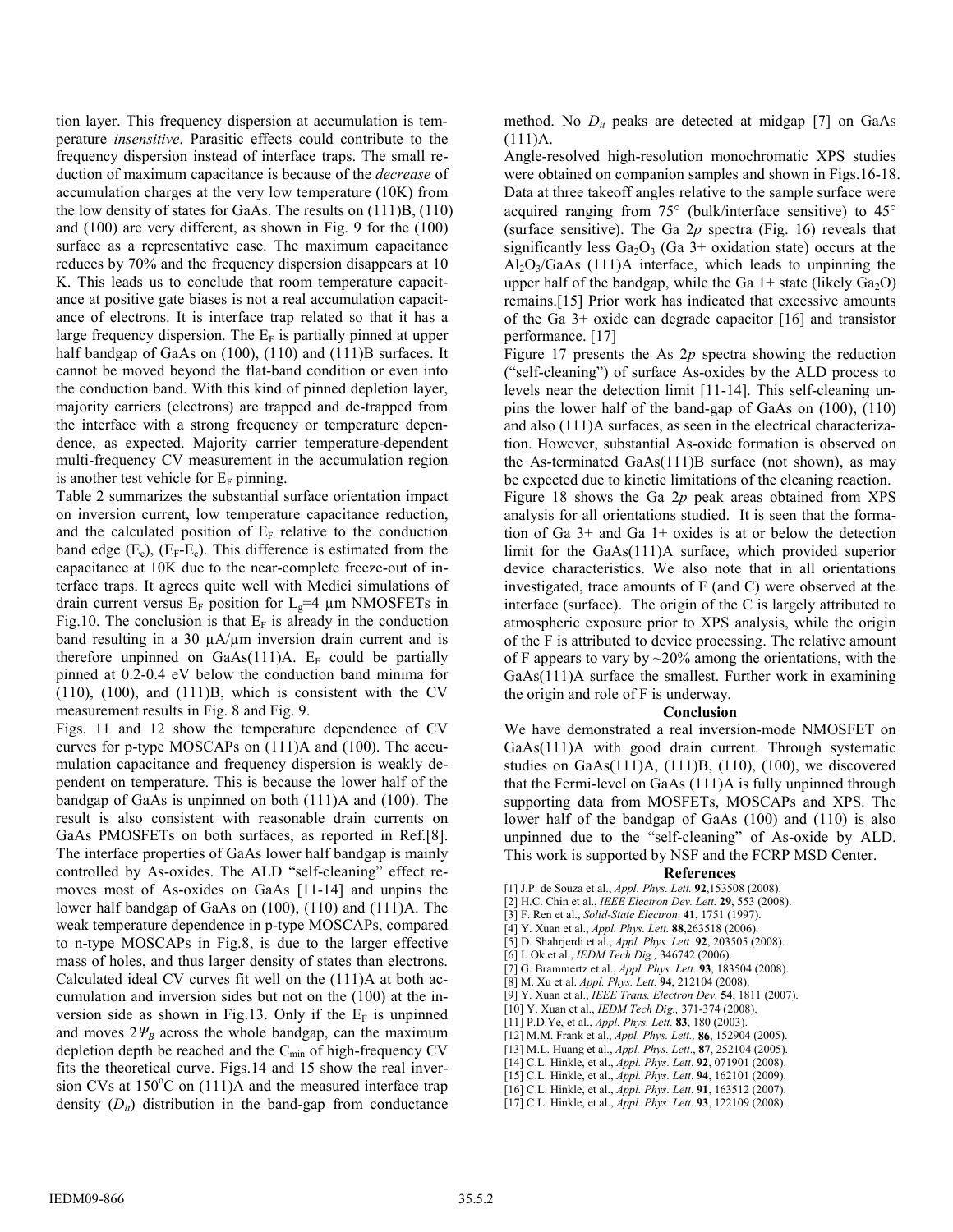

Fig. 1 Schematic view of an inversion GaAs NMOSFET with an ALD  $Al<sub>2</sub>O<sub>3</sub>$  gate dielectric.



Fig. 2 Output characteristic  $(I_{DS} \sim V_{DS})$ for  $Al_2O_3/GaAs(100)$  NMOSFET with 4μm gate length. The maximum drain current is  $3.5x10^{-4} \mu A/\mu m$ .



Fig. 5 Transfer characteristic of 4μm gate length NMOSFET on GaAs(111)A.  $I_{on}/I_{off}$  (@  $V_{DS}$ =2V) is about 1.28×10<sup>4</sup>.



Fig. 8 C-V of Ni/8nm-Al<sub>2</sub>O<sub>3</sub>/n-GaAs(111)A measured at 300K, 77K, 10K. The small drop of the accumulation capacitance is caused by reduction of accumulation charge at low temperatures.

- 1) Native oxide removal by HCl solution
- 2) (NH<sub>4</sub>)<sub>2</sub>S surface treatment and 30nm ALD  $Al_2O_3$  as encapsulation layer
- 3) S/D patterning and Si implantation  $(30 \text{KeV}/1 \text{x}10^{14} \text{ cm}^2 \text{ \& } 80 \text{KeV}/1 \text{x}10^{14} \text{ cm}^2)$
- 4) S/D activation using RTA (820°C, 15s in N<sub>2</sub>)
- 
- 5) Al<sub>2</sub>O<sub>3</sub> encapsulation layer removal by BOE solution<br>6) (NH<sub>4</sub>)<sub>2</sub>S surface treatment and 8nm ALD Al<sub>2</sub>O<sub>3</sub> re-g 6) (NH<sub>4</sub>)<sub>2</sub>S surface treatment and 8nm ALD Al<sub>2</sub>O<sub>3</sub> re-growth 7) 600<sup>o</sup>C, 30s PDA in N<sub>2</sub>
- 7) 600°C, 30s PDA in N<sub>2</sub>
- 8) S/D contact patterning and Au/Ge/Ni ohmic metal evaporation and  $400^{\circ}$ C RTA
- 9) Gate patterning and Ti/Au evaporation

Table 1 Process flow for inversion-mode GaAs NMOSFETs.  $30 \text{nm}$  Al<sub>2</sub>O<sub>3</sub> encapsulation layer was used to protect the surface during implantation and the following activation.



Fig. 3 Output characteristic  $(I_{DS} \sim V_{DS})$ for  $Al_2O_3/GaAs(110)$  NMOSFET with 4μm gate length. The maximum drain current is  $1.2x10^{-3} \mu A/\mu m$ .



Fig. 6 Trans-conductance  $(G<sub>m</sub>)$  versus gate bias  $(V_{GS})$  of 4 $\mu$ m gate length NMOSFET on GaAs(111)A. The peak  $G_m$  is  $14\mu S/\mu m$ .



Fig. 9 C-V of Ni/8nm-Al<sub>2</sub>O<sub>3</sub>/n-GaAs(100) measured at 300K, 77K, 10K. The significant drop of the accumulation capacitance is caused by the partial Fermi-level pinning at a certain location in the band-gap.



Fig. 4 Output characteristic ( $I_{DS} \sim V_{DS}$ ) for Al2O3/GaAs(111)A NMOSFET with 4μm gate length. The maximum drain current is 30 μA/μm.



Fig. 7 Effective mobility  $\mu_{\text{eff}}$  from 20 $\mu$ m gate length NMOSFET on GaAs(111)A. The peak electron effective mobility is  $1402 \text{ cm}^2/\text{V}\text{s}$ .

| $n$ -GaAs<br><b>Surfaces</b> | $I_{DS}$<br>$(\mu A/\mu m)$<br>$@V_{GS} = 3V$ | $C_{max,10K}/C_{ox}$ | $(E_C-E_F)$<br>(eV) |
|------------------------------|-----------------------------------------------|----------------------|---------------------|
| $(111)$ A                    | 24                                            | 82%                  | $-0.04$             |
| (111)B                       |                                               | 32%                  | 0.4                 |
| (110)                        | $7.0x10^{-4}$                                 | 33%                  | 0.2                 |
| (100)                        | $2.0x10^{-4}$                                 | 28%                  | 0.3                 |

Table 2 Summary of surface band bending at the final bias on the 4 different GaAs surfaces. The negative value on (111)A surface demonstrates real accumulation is achieved. On the other 3 surfaces, the positive band bending means Fermilevel is partially pinned at some certain locations. The  $(E_C-E_F)$  is consistent with the corresponding drain current.